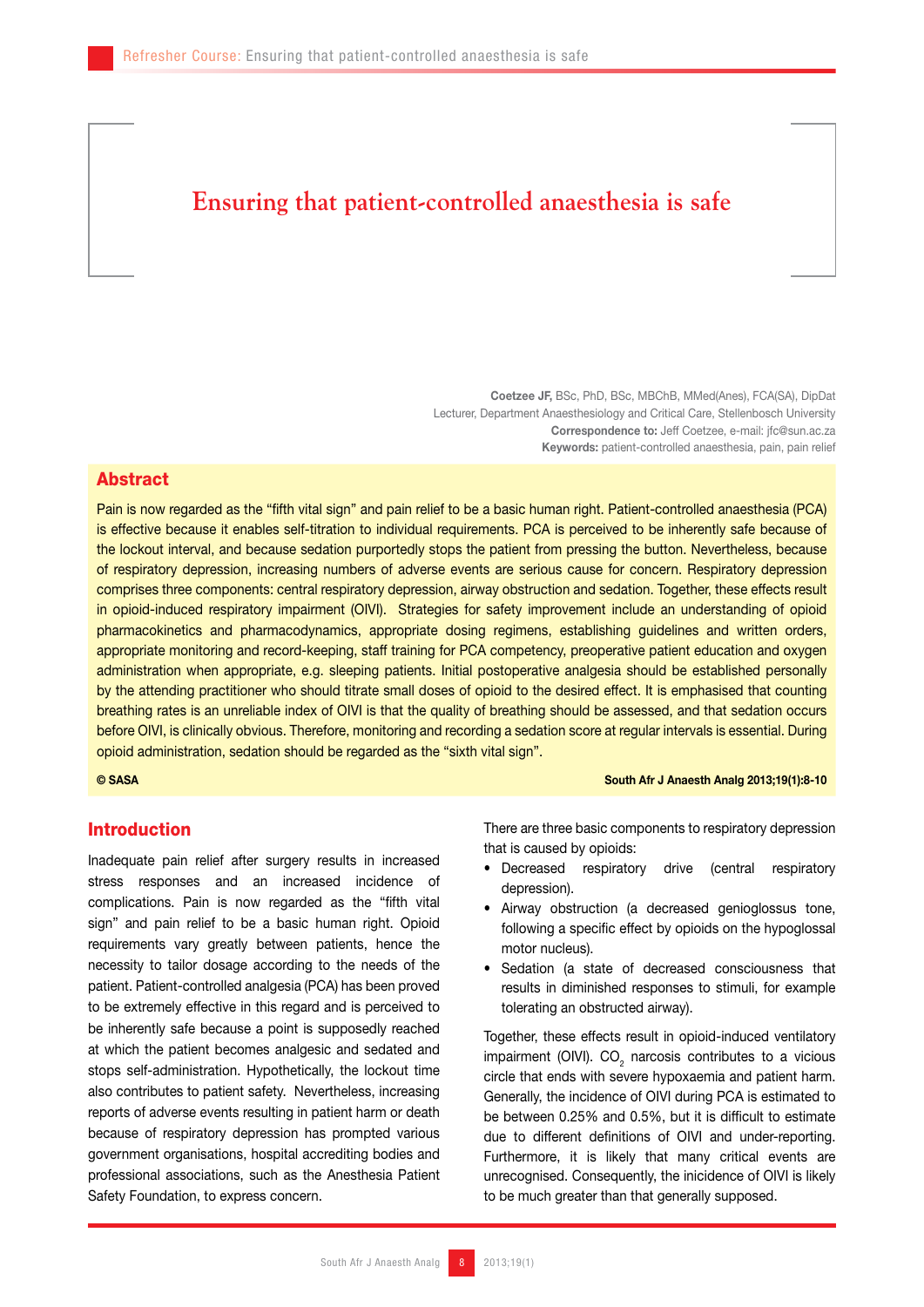

Figure 1: Proposed treatment algorithm for patient-controlled anaesthesia treatment

Strategies to improve patient safety include a thorough understanding of opioid pharmacokinetics and pharmacodynamics, appropriate dosing, the establishment by hospitals of care guidelines and written standing orders, monitoring, record-keeping, education and oxygen administration.

# A thorough understanding of opioid pharmacokinetics and pharmacodynamics

Important concepts of opioid pharmcokinetics and pharmacodynamics include the knowledge that:

- • Pain antagonises, and pain relief potentiates, OIVI.
- • Sleep potentiates OIVI.
- • After a bolus dose, morphine's maximum effect occurs 100 minutes later.
- Patients who are resistant to opioid analgesia remain sensitive to OIVI.

# Appropiate dosing

Figure 1 depicts an algorithm for the management of PCA.

The following should be noted:

- • Initially, postoperatively, the anaesthesiologist should establish analgesia by titrating small doses, e.g. morphine 2-3 mg.
- The optimum morphine syringe concentration is 1 mg/ml and the adult demand dose, 1 mg.
- • Background infusions increase the danger of OIVI.
- Setting maximum one- or four-hourly cumulated doses produces a false sense of security.
- Initial doses in elderly patients should be reduced.
- • Multimodal therapy reduces opioid demand, e.g. regional anaesthesia, paracetamol, nonsteroidal antiinflammatory drugs and ketamine.
- • Concomitant administration of other central nervous system depressants, e.g. phenothiazines and benzodiazepines, should be avoided.

# The establishment by hospitals of care guidelines and written standing orders

Rules should include the following:

- Preferably, dedicated PCA infusion lines should be used.
- No other drugs should be administered via the PCA line (no "add a line").
- PCA pumps should be programmed by two competent persons. (When PCA pumps are involved in medication errors, the probability for patient harm increases 3.5 times).
- • Opioids should be supplied in syringes prefilled by the hospital pharmacy to help prevent mistakes occurring with drug dilution.
- PCA must not take place by proxy.
- Monitoring frequency should be flexible, depending on patient condition. Initially, it should occur every 15 minutes for the first one hour, then hourly for four hours, and then two-hourly. This cycle should be repeated whenever there is an event or deterioration in patient condition, for example, over-sedation (Pasero Opioidinduced Sedation Scale > 2 or Macintyre Sedation Scale > 1), as well as dosage change, syringe change or shift changeover. At shift changeover, the staff who will be assuming responsibility should carry out an independent check of the pump settings. The outgoing and incoming nurses should assess the patient together.

### **Monitoring**

Monitoring encompasses the following:

- • *Breathing*: Respiratory rate is an unreliable index of respiratory depression (low specificity), but should be monitored because bradypnoea has high sensitivity.
- • Quality of respiration: Quality of respiration should be assessed, specifying depth of breathing, ventilatory effort and adventitious sounds.
- Sedation scores: Less opioid is required to produce